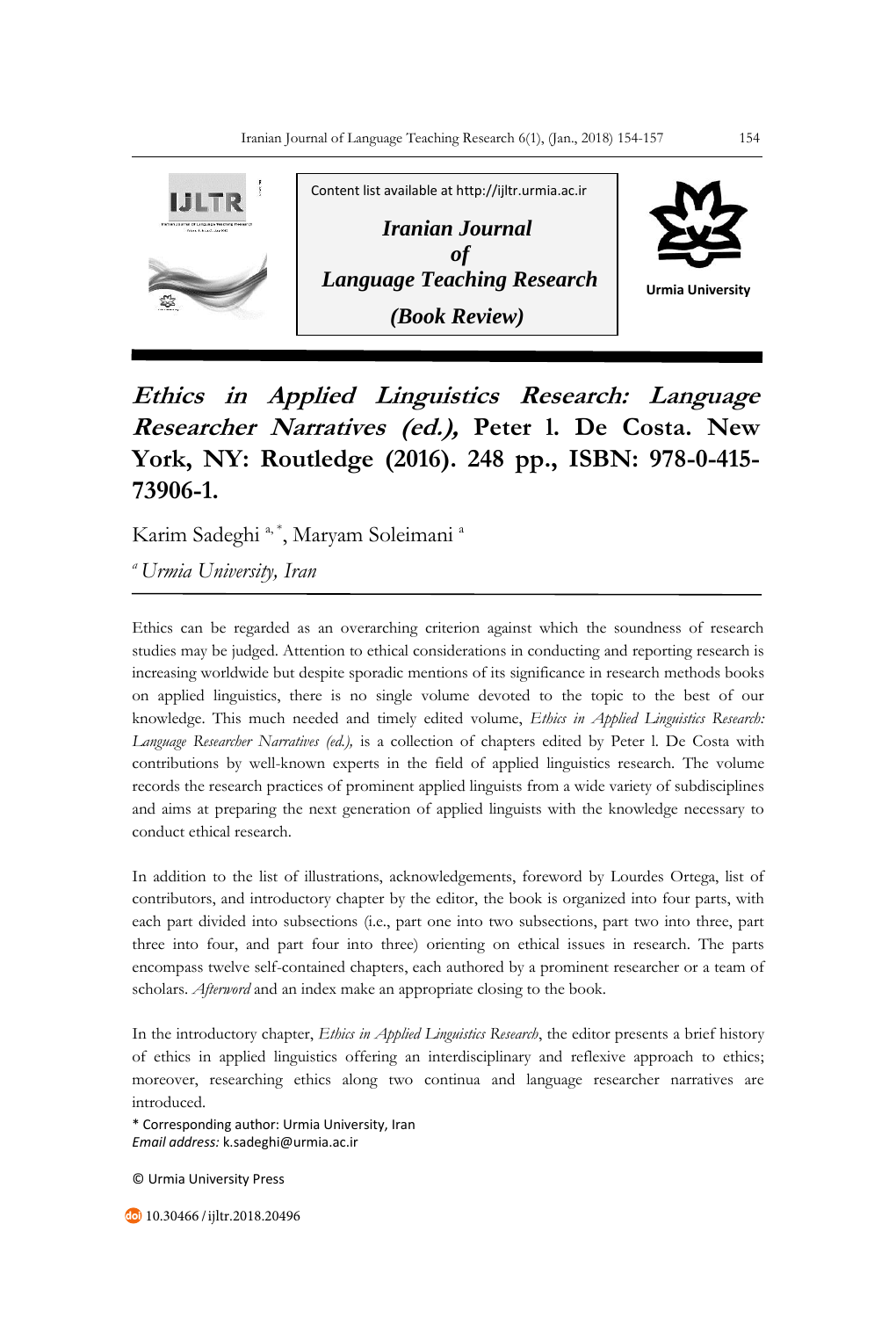Part I, *Laying the Groundwork*, is subdivided into two chapters; namely, *Training in Research Ethics among Applied Linguistics and SLA Researchers* and *Data Selection as an Ethical Issue: Dealing with Outliers in Telling a Research Story*. The first chapter, written by Scott Sterling, Paula Winke, and Susan Gass, aims at enhancing the readers' understanding of the ethical issues researchers are faced with within their fields. Moreover, the writers recommend that researchers should ensure not only the ethical practices, but also the reliability, replicability, validity and generalizability of their research and they should continue to grow in terms of ethical training to better serve the field. In addition, their findings indicate that more instruction is needed for the development of 'professional responsibility' including authorship, peer review, etc. In the second chapter, Brian Paltridge reports on two different examples of inclusion and exclusion of outliers in the study. The writer emphasizes the inclusion of what is called "outlier" data for the purpose of generalizing research findings. In line with the author of the book, Mackey and Gass (2016) state that there should be "a principled reason for not including them beyond that fact that they 'don't fit right'" (p. 300). Readers with little knowledge of ethics will find these highly practical chapters to be a rich source of ideas and inspiration for their future research.

Part II*, Applying Ethics to Different Linguistic Communities*, consists of three chapters. In the first chapter, *Quotidian Ethics in the Neoliberal University: Research and Practice Collide*, Sue Starfield discusses the concept of 'Neoliberalism' and its impact in the globalization of higher education in general and IELTS score in particular. Chapter 4, *Narrative of Ethical Dilemmas in Research with Immigrants with Limited Formal Schooling*, by Martha Bigelow, and Nicole Pettitt, explores some of the ethical issues related to students with limited or interrupted formal education (SLIFE) in Minnesota. Although there are many studies on immigrant learners (e.g., De Costa, 2010; Wood, 2011), there is not a deep tradition of SLIFE-focused research in general. This study raises researchers' awareness regarding the importance of the relationship between ethical issues and methodological/theoretical issues and welcomes researchers in various paradigms into research related with SLIFE. In chapter 5, *Ethical Dilemmas and Language Policy (LP) Advising*, Joseph Lo Bianco, aims to propose problem-solving language policies to relevant authorities for implementation in three conflict-affected zones in southern Asia including Malaysia, Myanmar, and Thailand. The chapter touches only briefly on the general nature of LP; moreover, it attempts to bring together three groups of stakeholders: public officials, citizens or civil society organizations, and various kinds of experts.

The intended aim of four chapters in Part III, *Ethics, Voice, and Multilingualism*, is to explore the notion of reflexivity in research contexts that span several countries. Chapter 6, entitled *Research, Relationships, and Reflexivity,* written by Sam Kirkham and Alison Mackey, examines how researchers influence the relationship between themselves and their participants, focusing on the subsequent coproduction of data. Furthermore, it explores some of the issues surrounding researcher-participant dynamics, introduces two case studies on language variation and identity, and finally touches on the broader implications of our analyses for research in applied linguistics. In chapter 7, *Negotiating Ethical Research Engagement in Multilingual Ethnographic Studies in Education: A Narrative from the Field,* the researchers, Patricia A. Duff and Klara Abdi, present a 2-year ethnographic multiple-case study of transnational children moving between Canada and China and illustrate the hurdles researchers have to overcome in designing a study on internationally mobile children participants. Chapter 8, *Ethical Issues in Indigenous Language Research and Interventions*,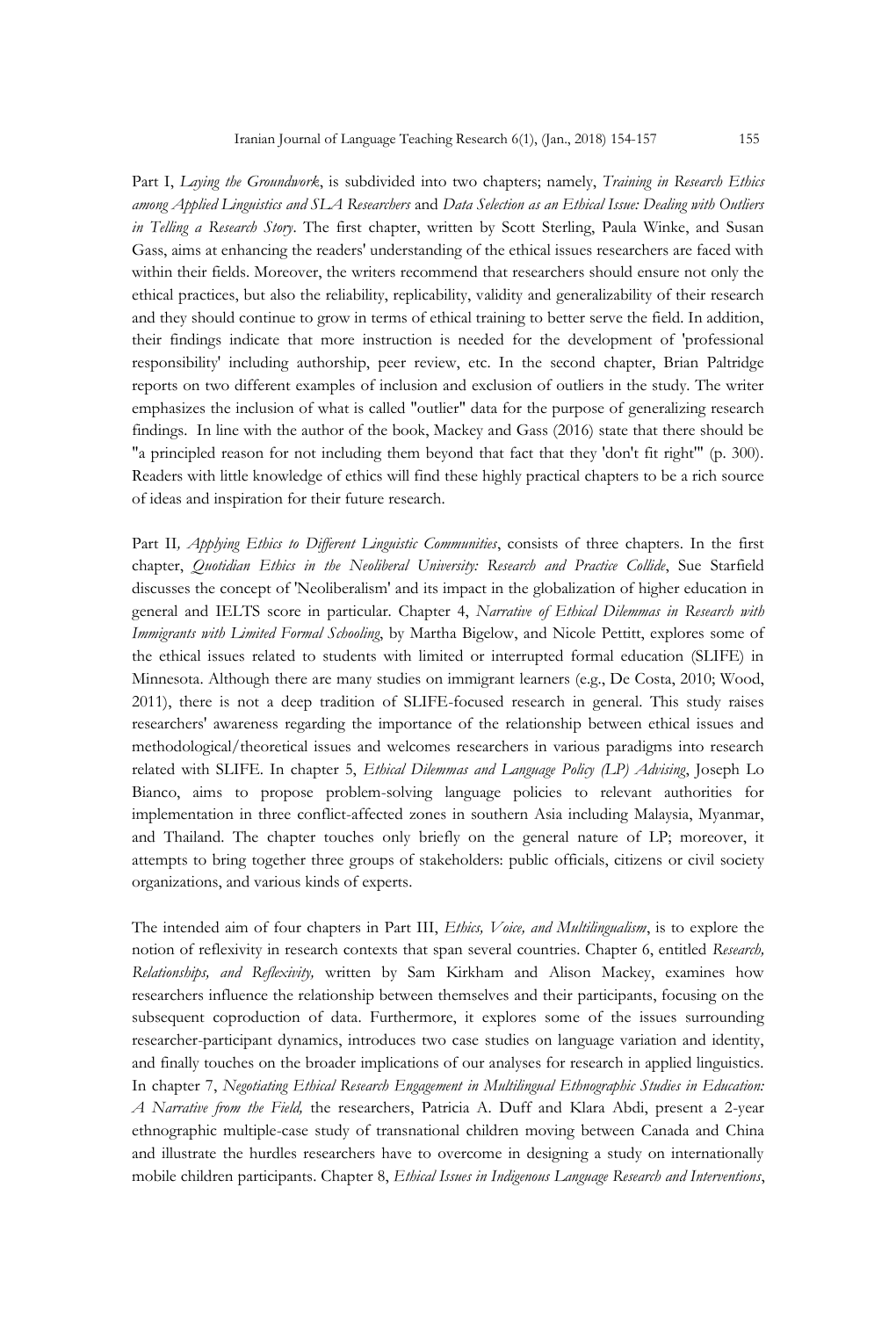by Steven, L. Thorne, Sabine Siekmann, and Walkie Charles, discusses the complex ethical considerations and dynamics in three grant-funded Indigenous language revitalization projects in Alaska, focusing primarily on intervention efforts aimed at Yup'ik-medium education and the professional and academic advancement of native Alaskans through participation in graduate degree programs. Chapter 9, *Ethical Issues in Linguistics Ethnography*, has considered the microethical and macroethical ethics in linguistics ethnography which is, according to Hymes (1980), "a disciplined way of looking, asking, recording, reflecting, comparing, and reporting" (p. 105). Through two examples, the researchers, Fiona Copland and Angela Creese, indicate how researchers view local decisions as embedded in wider discourse and ideologies and how decontextualized macroethical procedures are inadequate when dealing with ethical dilemmas in the field.

Part IV, *Ethics and the Media*, highlights the importance of rethinking and refining ethical research and teaching practices in order to keep up with technological developments. This part is further subdivided into three chapters. Chapter 10, *Ethical Challenges in Conducting Text-based Online Applied Linguistics Research*, written by Xuesong Gao and Jian Tao, draws on methodological and ethical discussions in other fields including psychology, communication, and health; in addition, it recounts the first author's (Gao's) experiences of dealing with ethical issues when using textbased online data for applied linguistics research. In chapter 11, *Prying into Safe Houses*, the researcher, Suresh Canagarajah, articulates the educational significance of his research on safe houses and discusses how safe houses relate to his vision of macroethical objectives for minority and multilingual students. Moreover, the researcher narrates his research experience to demonstrate how he negotiated his ethical dilemmas. The aim of the researcher in the last chapter, *Ethics in Activist Scholarship*, by Sandra Silberstein, is to urge readers toward an ethical imperative to public scholarship. To this end, the researcher describes the study and its findings and reviews frameworks for ethical assessment. This chapter ends up with a series of questions that resist easy responses and demonstrate the criticality of the term "praxis of questioning".

To conclude, this book shows a wide range of insightful ideas and narratives of the researchers who have experienced ethical dilemmas, identified them, and determined how to resolve them prior to, during, and even after their research. The editor of this book has eloquently articulated the compelling need to produce linguists who attempt to minimize harm to their participants and also benefit them as a consequence of their research collaboration. Thus, those who are new to the realm of ethics in applied linguistics and research should take this gold mine of tips into consideration. The reviewers found the book very well written and well-organized with an outstanding framework that employs an uncomplicated structure and highlights its excellent coverage of the key issues. The writing style is clear and straightforward, making it easy for both practitioners as well as students to follow. The editor could have achieved his goal much better, however, if he had opted to include more papers on how to conduct ethics in applied linguistics practically. All in all, this volume could be a valuable ethical resource for prospective and current practitioners in the field of applied linguistics.